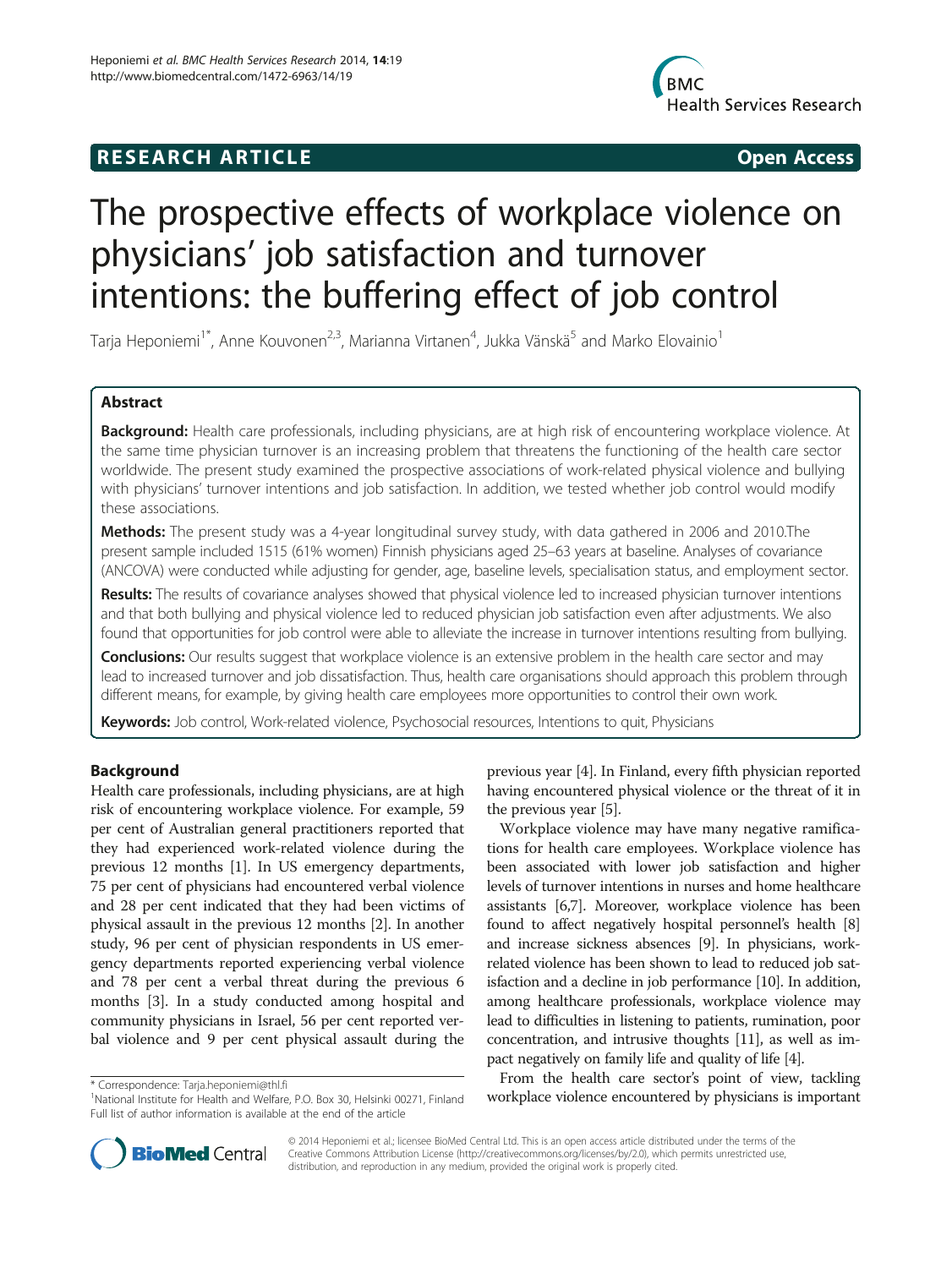given that it can lead to lower job satisfaction and increased turnover. Physician turnover is an increasing problem that threatens the functioning of the health care sector worldwide. Physician turnover may lead to decreased productivity, decreased quality of care and to an increased need to recruit and train new physicians. This is costly and may affect health outcomes [[12,13\]](#page-6-0). In the US it has been estimated that the minimum cost of turnover may represent a loss of over 5 per cent of the total annual operating budget, due to hiring and training costs and productivity loss [\[14](#page-6-0)].

Job control refers to job and organisational characteristics, such as the employee's decision-making authority, opportunities to participate, and opportunities to use skills and knowledge. Job control may have direct effects on job attitudes, health and wellbeing. In a study among Finnish anaesthesiologists, job control appeared as one of the most important work-related factors in relation to physicians' work-related wellbeing [[15](#page-6-0)]. Previous studies have repeatedly demonstrated the importance of job control for employees' health. For example, low job control has been associated with increased myocardial infarction risk [[16](#page-6-0)], increased heart disease risk [[17](#page-6-0)], higher blood pressure [[18](#page-6-0)], and to greater fibrinogen responses to stress [[19](#page-6-0)]. Moreover, low job control has been associated with an increased number of sick-leave spells [\[20](#page-6-0)] and with poorer self-rated health eight years later [\[21\]](#page-6-0). In a study among emergency physicians, psychological health was not affected by the number and nature of hours worked but by the ability to control working hours and the perceived flexibility of the workplace [\[22\]](#page-6-0).

High job control at work may protect employees from developing job dissatisfaction and psychiatric distress [[23](#page-6-0)]. High job control may additionally increase organisational commitment [\[24](#page-6-0)] and decrease work-related anger [\[25\]](#page-6-0). A positive change in job control over a 4-year period was associated with higher levels of physical activity and selfrated health and lower levels of distress [\[26](#page-6-0)]. Job control has also been associated with job performance and ability to learn [\[27\]](#page-6-0). In addition, previous studies have shown that low control opportunities may affect employees' attitudes to staying in or leaving a job, given that low job control has been associated with increased levels of retirement intentions [[28](#page-6-0),[29](#page-6-0)]. In addition, job control has been found to mitigate retirement intentions associated with poor health and low work ability among physicians [[30](#page-6-0)].

High job control may be viewed as a potential coping factor that helps distressed employees cope with demanding situations and, thus, lessen their job dissatisfaction and intentions to quit. According to Spector [[31](#page-6-0)], job control can affect a person's choice of coping strategy in a way that perceived high control is likely to lead to constructive coping, whereas lack of control is more likely to lead to destructive coping. Previous studies have indeed associated job control with successful coping [[32,33\]](#page-6-0) and

successful coping, in turn, has been associated with fewer turnover intentions in demanding and stressful situations, such as with organisational change [\[34,35\]](#page-6-0).

Job control may provide flexibility to avoid certain tasks that have a high risk of violence and to take breaks from work, which helps employees to regulate emotional responses and reappraise work challenges more positively [[36](#page-6-0)]. Frese [[37](#page-6-0)] has suggested that control enables a person to perform the most stressful tasks when that person feels particularly able to do them; that is, people can adjust the situation according to their needs, and can, therefore, be more relaxed in their work. Control may also act as a safety signal, given that a person with a high degree of control knows that he or she is able to change the situation if it becomes too difficult, thus knowing that the conditions may never be worse than he or she is willing to withstand [\[38\]](#page-6-0). Thus, many opportunities to control one's job may act as a buffer against the negative effects of stressful working conditions like as work-related violence.

The aim of the present study was to examine the associations of work-related violence (physical violence and bullying) with turnover intentions and job satisfaction in a four-year follow-up among Finnish physicians. Specifically, we were interested to see whether job control would modify these associations. We hypothesised that both physical violence and bullying would be associated with increased levels of turnover intentions and decreased job satisfaction. We additionally hypothesised that job control would act as a buffer for these negative effects of workrelated violence.

#### **Methods**

The present study is part of the Finnish Health Care Professionals Study, in which we drew a random sample of 5000 physicians in Finland (30% of the whole physician population) from the 2006 database of physicians maintained by the Finnish Medical Association. The register covers all licensed physicians in Finland. Phase 1 data were gathered with postal questionnaires in 2006 (Figure [1](#page-2-0)). Non-respondents were twice sent a reminder and copy of the questionnaire. Responses were received from 2841 physicians (response rate 57%). The sample is representative of the eligible population in terms of age, gender, and employment sector [\[39\]](#page-6-0).

Phase 2 took place four years later in 2010, with data gathered using either a web-based or a traditional postal survey. At phase 1 the respondents were asked their permission to participate in follow-up surveys and 2206 agreed. Those who had died or had incorrect address information were excluded ( $N = 37$ ), thus, at phase 2 the survey was sent to 2169 physicians. First, an e-mail invitation to participate in the web-based survey was sent, followed by two reminders. For those who did not respond to these a postal questionnaire was then sent once. E-mail and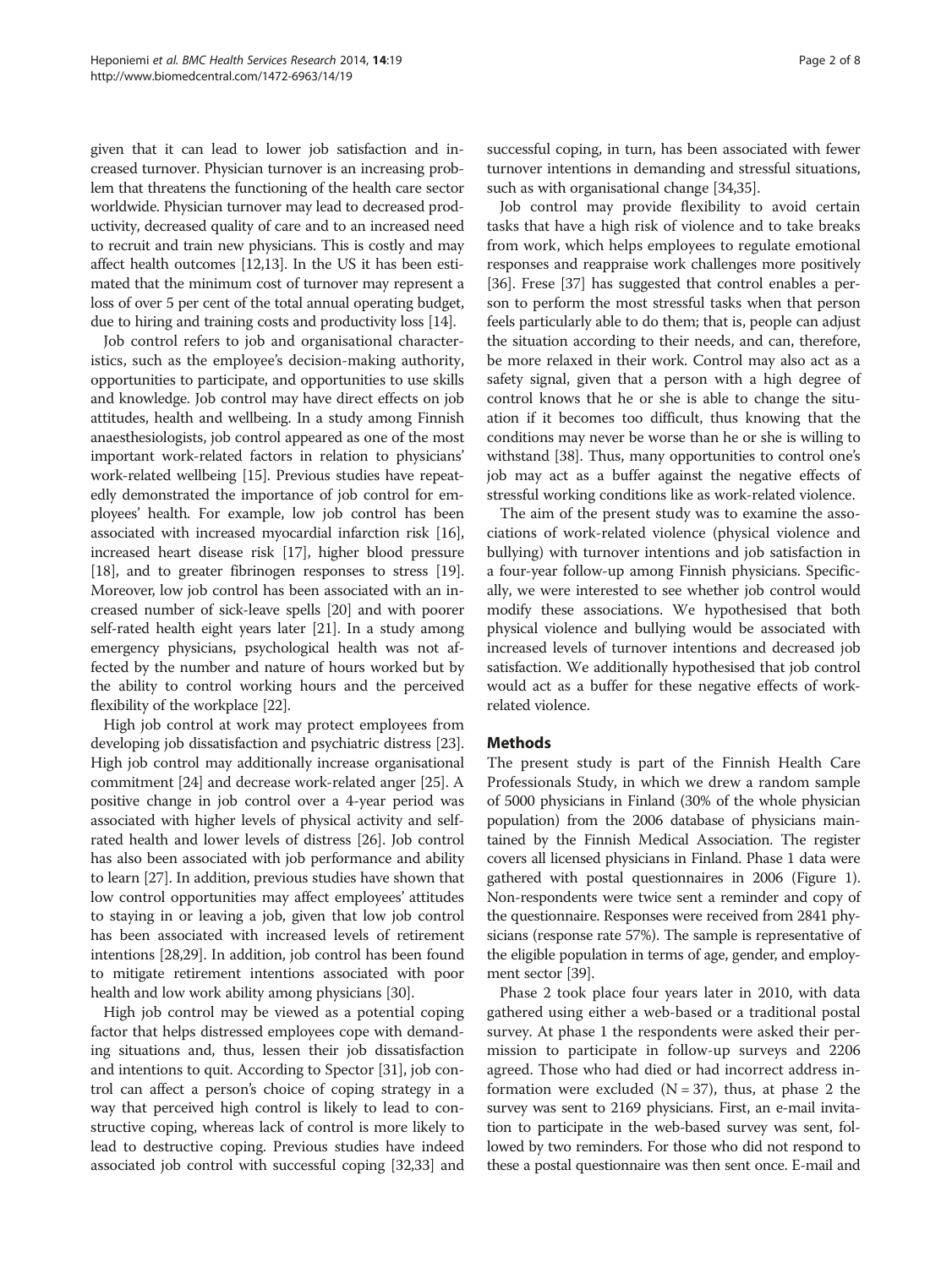<span id="page-2-0"></span>

postal addresses were obtained from the Finnish Medical Association. The total number of respondents was 1705 (response rate 79%), of which 1018 (60%) answered the web-based and 687 (40%) the postal questionnaire (the response format is adjusted for in the analyses). Of these, 190 had incomplete data and were excluded; the final study sample therefore includes 1515 physicians (61% women) aged 25–63 years (mean = 45.7 years) (2006). Ethical approval for this study was obtained from the Ethical Review Board of the National Institute for Health and Welfare.

# Measures

The present study used violence variables, job control, baseline turnover intentions, baseline job satisfaction, and covariates from phase 1. The outcome (turnover intentions and job satisfaction) variables were taken from phase 2.

Job satisfaction was assessed with the mean of 3 items derived from Hackman and Oldham's [[40\]](#page-6-0) Job Diagnostic Survey on a 5-point scale, ranging from 1 (totally disagree) to 5 (totally agree). Cronbach's alpha coefficient for this study was 0.66 at phase 1 and 0.88 at phase 2 (an example of the items: "I am generally satisfied with my work.")

Turnover intentions were measured with the mean of three questions concerning willingness to (a) change to other physician work, (b) to another profession, and (c) to quit ( $\alpha$  = 0.61 at phase 1 and 0.66 at phase 2). The response alternatives were " $1 = no$ ,  $2 = perhaps$ , and  $3 = yes$ ".

Physical violence was measured with a question asking whether the respondent had experienced work-related violence (such as kicking and hitting) or had been threatened with it and how often. Responses were coded as:  $0 =$  never,  $1 =$  less than once a year,  $2 =$  once a year or more often. Bullying was asked with the following question: "Psychological violence means continuous repetitive bullying, victimising or offending treatment. Are you now or have you previously been a target of this kind of psychological violence and bullying in your own work?" The answer options were  $0 =$  no and  $1 =$  yes.

Job control was measured by combining the skill discretion (6 items) and decision authority (3 items) scales derived from Karasek's Job Content Questionnaire JCQ [[41](#page-6-0)]. Skill discretion measures how much the job requires skill, creativity, task variety, and learning of new skills (e.g., "My job requires that I learn new things"). Decision authority measures the freedom to make independent decisions and possibilities to choose how to perform work (e.g., "I have a lot of say about what happens in my job"). The items were rated on a 5-point Likert-scale, ranging from 1 (totally disagree) to 5 (totally agree) ( $\alpha$  = 0.76 at phase 1).

Covariates included gender, age, specialisation status (specialist, specialisation on-going, and not specialised), and employment sector (hospital, primary care, and other).

#### Statistical analyses

Analyses of covariance (ANCOVA) were conducted, with turnover intentions at phase 2 as the dependent variable, and physical violence, bullying, job control, gender, age, baseline turnover intentions, response format, specialisation status, and employment sector from phase 1 were included as independent variables. The analyses were conducted in four steps. In the first step, the univariate effects of physical violence, bullying, and job control for turnover intentions were examined in separate analyses (Model A). A second step included all the above-mentioned variables and gender, age, baseline turnover intentions, and response format (Model B). In the third step, specialisation status and employment sector were additionally added to the former model (Model C). Finally, the interactions of job control with physical violence and bullying were added (Model D). A similar series of ANCOVAs were generated with job satisfaction at phase 2 as for the dependent variable.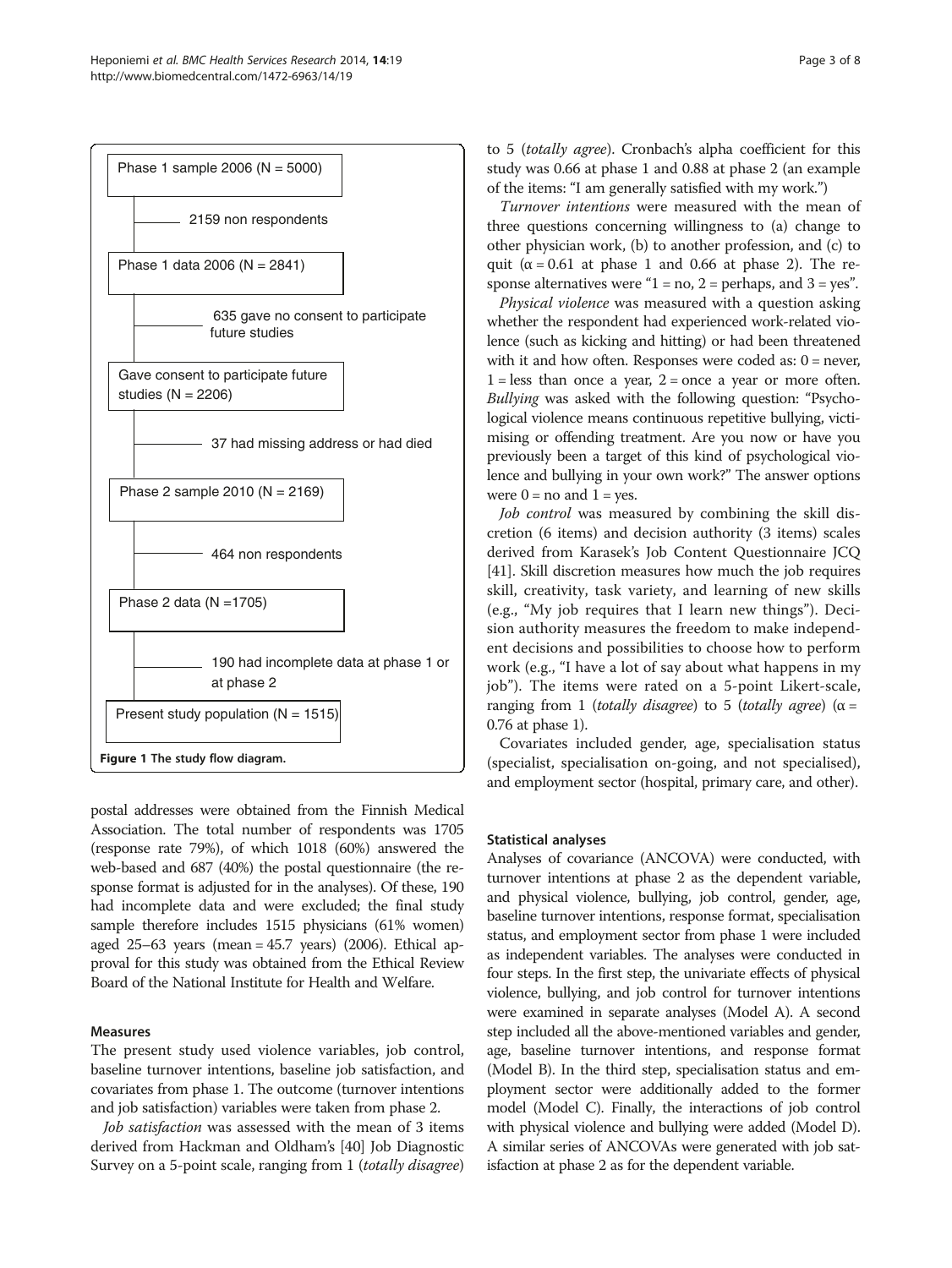### Results

Table 1 shows the characteristics of the study sample. Sixty-one per cent had encountered physical violence in their career and 19 per cent had encountered bullying. The majority of the participants (77%) were specialised physicians and 46 per cent worked in hospitals, 22 per cent in primary care, and 32 per cent in other healthcare settings. The within-subjects differences in turnover intention and job satisfaction levels between phase 1 and phase 2 were examined with GLM repeated measures analyses. Analyses showed that job satisfaction levels had increased ( $F = 35.2$ ,  $p < 0.001$ ) and turnover intentions had decreased  $(F = 23.2, p < 0.001)$  during the study period.

Table [2](#page-4-0) shows the results from the ANCOVA models for turnover intentions. Physical violence and bullying were associated with more turnover intentions, and job control was associated with less turnover intentions. However, only

Table 1 Characteristics of the study sample

|                                      | n (%)       |
|--------------------------------------|-------------|
| Physical violence at phase 1         |             |
| No                                   | 596 (39)    |
| Less than once a year                | 731 (48)    |
| Once a year or more often            | 188 (13)    |
| Bullying at phase 1                  |             |
| No                                   | 1233 (81)   |
| Yes                                  | 282 (19)    |
| Gender                               |             |
| Women                                | 918 (61)    |
| Men                                  | 597 (39)    |
| Response format at phase 2           |             |
| Internet                             | 922 (61)    |
| Post                                 | 593 (39)    |
| Specialisation status at phase 1     |             |
| Not specialised                      | 166(11)     |
| Specialisation on-going              | 176 (12)    |
| Specialised                          | 1170 (77)   |
| Employment sector at phase 1         |             |
| Hospital                             | 694 (46)    |
| Primary care                         | 328 (22)    |
| Other                                | 493 (32)    |
|                                      | Mean (SD)   |
| Age at phase 1                       | 45.7 (9.5)  |
| Turnover intentions at phase 1 (1-3) | 1.54(0.56)  |
| Turnover intentions at phase 2 (1-3) | 1.46(0.52)  |
| Job satisfaction at phase 1 (1-5)    | 3.96(0.71)  |
| Job satisfaction at phase 2 (1-5)    | 4.03 (0.83) |
| Job control at phase 1 (1-5)         | 3.95 (0.51) |

the association between physical violence and turnover intentions persisted after adjusting for baseline level, response format, demographics and work-related variables. Older respondents were less likely to have turnover intentions than their younger counterparts.

The interaction between bullying and job control was significant for turnover intentions. As Figure [2](#page-4-0) shows, job control was not related to increased turnover intentions among those who had not encountered bullying, whereas among those who had encountered bullying, job control was associated with turnover intention levels. That is, the highest levels of turnover intentions were among those who had low job control opportunities and had encountered bullying.

Table [3](#page-5-0) shows the results from the ANCOVA models for job satisfaction. Physical violence and bullying were associated with lower levels of job satisfaction, and job control was associated with higher levels of job satisfaction. These associations persisted even after adjusting for baseline level, response format, demographics and workrelated variables. Older respondents, those who answered by post, and those who worked in an employment sector other than hospitals or primary care were more likely to be satisfied with their jobs than their counterparts. The interactions with job control were not significant for job satisfaction.

## **Discussion**

The present four-year longitudinal study showed that workplace physical violence and bullying were associated with decreased job satisfaction and increased turnover intentions among Finnish physicians. In addition, we found that opportunities to control one's job were able to alleviate the increase in turnover intentions resulting from bullying.

Our results highlight the importance of job control as a buffer of negative psychosocial working environments. In addition, we found that job control was directly related to higher job satisfaction but the association between job control and turnover intentions did not remain significant after adjusting for baseline turnover intentions and demographics. Also previous studies have reported that job control is an important buffer. For example, high job control has been found to mitigate retirement intentions resulting from poor health and low work ability among Finnish physicians [[30\]](#page-6-0). Furthermore, in a previous study high job control has been found to alleviate intentions to change profession that were associated with distress and sleeping problems [\[42\]](#page-6-0). Potential mechanisms behind this effect of job control could, for example, be that job control affects coping strategies, gives flexibility to avoid certain tasks and to take breaks to regulate emotional responses, gives possibilities to choose when to perform stressful tasks, and gives the assurance that a stressful situation can be changed if it gets intolerable [\[31,36-38\]](#page-6-0).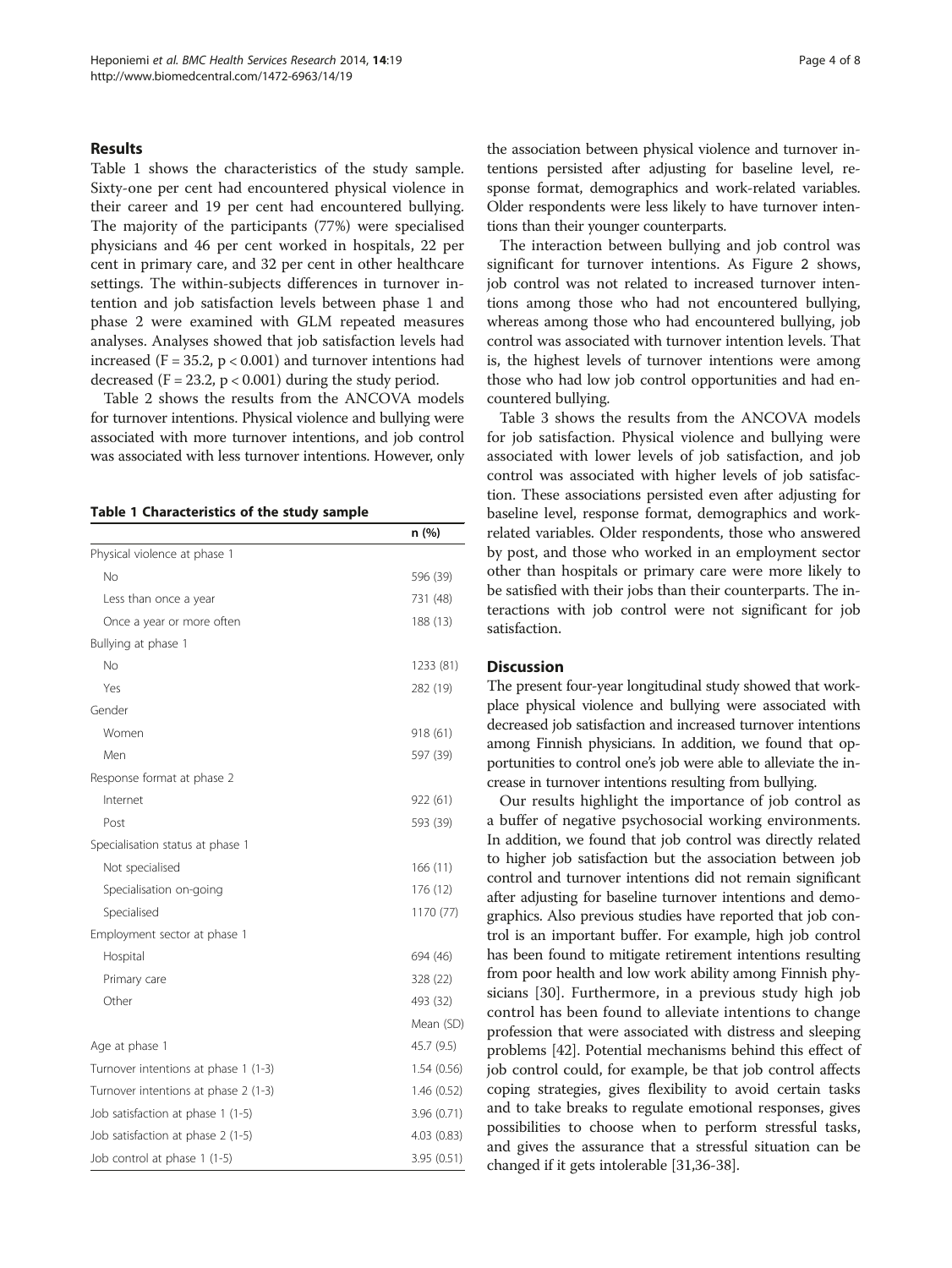<span id="page-4-0"></span>

|                               | Model A <sup>a</sup> |         | Model B <sup>b</sup> |         | Model C <sup>c</sup> |         | Model D <sup>d</sup> |         |
|-------------------------------|----------------------|---------|----------------------|---------|----------------------|---------|----------------------|---------|
|                               | F                    | p       | F                    | p       | F                    | p       | F                    | p       |
| Physical violence             | 19.8                 | < 0.001 | 6.8                  | 0.001   | 7.1                  | 0.001   | 1.5                  | 0.232   |
| Bullying                      | 11.9                 | < 0.001 | 3.5                  | 0.062   | 3.0                  | 0.083   | 6.8                  | 0.009   |
| Job control                   | 31.2                 | < 0.001 | 0.3                  | 0.584   | 0.1                  | 0.735   | 1.9                  | 0.166   |
| Gender                        |                      |         | 0.2                  | 0.682   | 0.2                  | 0.608   | 0.5                  | 0.498   |
| Age                           |                      |         | 29.6                 | < 0.001 | 33.1                 | < 0.001 | 34.2                 | < 0.001 |
| Baseline turnover intentions  |                      |         | 279.0                | < 0.001 | 278.4                | < 0.001 | 274.1                | < 0.001 |
| Response format               |                      |         | 3.5                  | 0.063   | 3.7                  | 0.056   | 3.3                  | 0.069   |
| Specialisation status         |                      |         |                      |         | 2.8                  | 0.064   | 2.9                  | 0.055   |
| Employment sector             |                      |         |                      |         | 1.0                  | 0.380   | 0.8                  | 0.468   |
| Physical violence*Job control |                      |         |                      |         |                      |         | 0.8                  | 0.453   |
| Bullying*Job control          |                      |         |                      |         |                      |         | 5.7                  | 0.017   |
| $R^2$                         |                      |         |                      | 0.23    |                      | 0.23    |                      | 0.23    |

<sup>a</sup>Model A included univariate effects.

<sup>b</sup>Model B included physical violence, bullying, job control, gender, age, baseline turnover intentions, and response format.

<sup>c</sup>Model C included variables from model A and specialisation status and employment sector.

d Model D included in addition to Model C also interactions physical violence\*job control and bullying\*job control.

Job control could be improved by giving employees a greater variety of tasks, opportunities to fully use and develop their skills, and a stronger voice in decisions. For example, participative decision-making has been introduced as a method to increase job control [[43](#page-7-0)] along with greater freedom over start and finish times, more discretion over how tasks are performed, and autonomous or self-regulated work teams [\[44\]](#page-7-0). Young and Leese [[45\]](#page-7-0) have proposed greater flexibility as a potential solution for the problems in retention and recruitment of general practitioners. They suggested that flexibility could be improved by a) varying the time commitment across the working day and week (part-time, job-share, temporary, and shortterm), b) offering wider choice of long-term career paths, c) offering more education and training, and d) widening



the scope of remuneration and contract conditions. In a similar way, Shanafelt et al. [[46\]](#page-7-0) highlighted the importance of job autonomy as the central organisational characteristic that promotes well-being in physicians; they suggest that physicians should be provided with increased opportunity to influence their work environment, to participate in decisions, and to have more control over schedules.

Workplace violence is a big problem in health care and organisations should pay more attention to these issues. For example, in our study over sixty per cent of physicians had encountered physical violence in their career and approximately one in five had encountered bullying in the previous year. Targeting efforts at increasing control opportunities could alleviate the negative effects of workplace violence. Nevertheless, direct actions are also needed to actually decrease violence in workplaces. For example, metal detectors, security dog teams, cameras, and security personnel have been suggested to improve health care personnel's security [\[47\]](#page-7-0). Hoag-Apel [\[48\]](#page-7-0) suggested appointing a risk assessment team and staff training on, for example, body language, being alert to the tone of voice, and not taking anger personally. It has also been shown that reducing staff stress by improving staff's cognitive efficiency and emotional control can lead to reduced violence [[49](#page-7-0)].

In the present study, we found that physical violence led to increased turnover intentions and both bullying and physical violence led to reduced job satisfaction even after adjustments. Previous findings have associated physical violence, bullying, and verbal violence with both lower levels of job satisfaction and higher turnover intentions [[6,7,10](#page-6-0)[,50\]](#page-7-0). However, the previous findings were from cross-sectional studies, while our results here confirm that work-related violence also has longitudinal effects.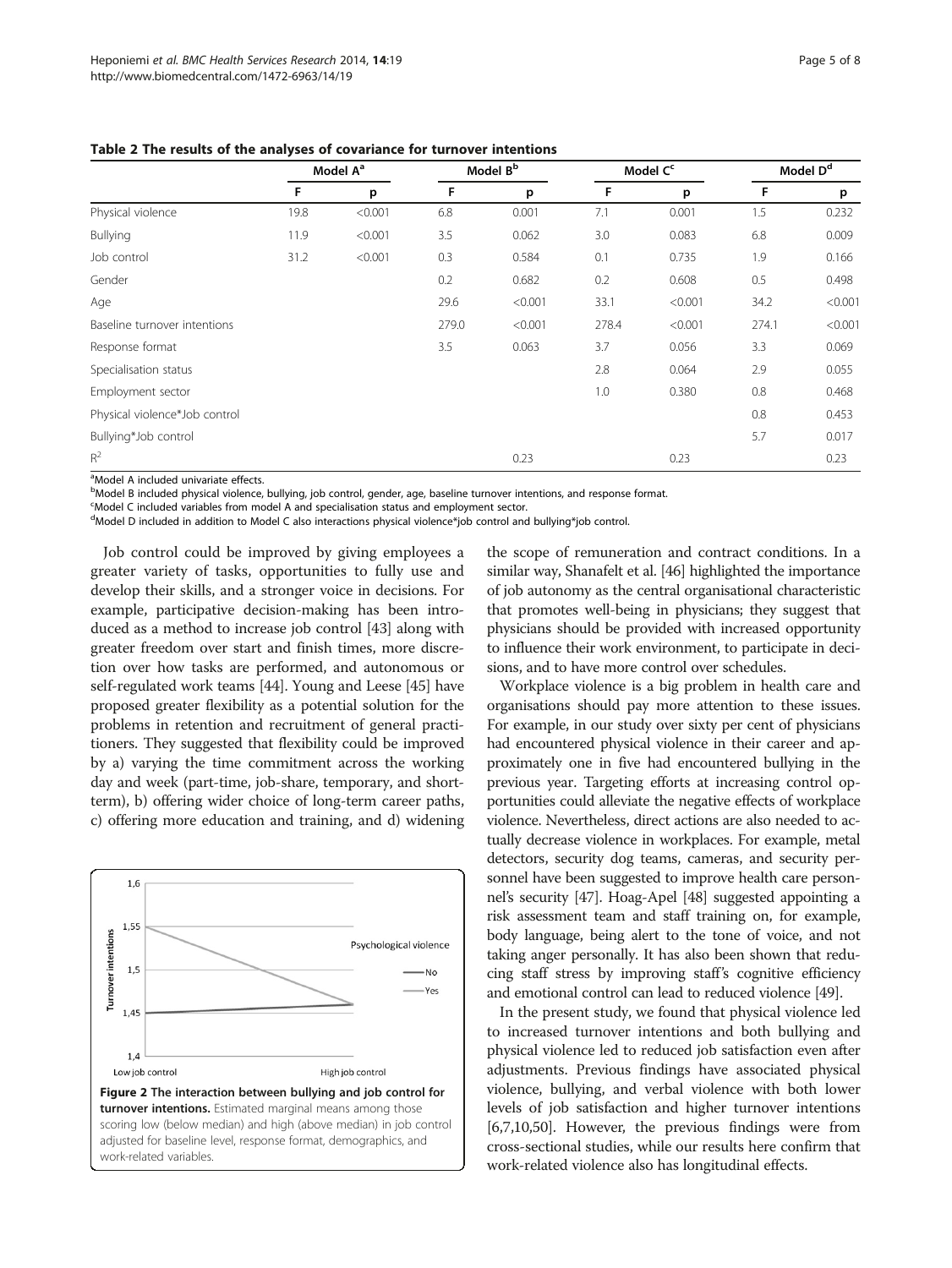<span id="page-5-0"></span>Table 3 The results of the analyses of covariance for job satisfaction

|                                | Model A <sup>a</sup> |         | Model B <sup>b</sup> |         | Model C <sup>c</sup> |         | Model D <sup>d</sup> |         |
|--------------------------------|----------------------|---------|----------------------|---------|----------------------|---------|----------------------|---------|
|                                | F                    | p       | F                    | p       | F                    | p       | F                    | p       |
| Physical violence              | 14.4                 | < 0.001 | 5.6                  | 0.004   | 4.8                  | 0.009   | 0.2                  | 0.799   |
| Bullying                       | 24.7                 | < 0.001 | 10.2                 | 0.001   | 9.9                  | 0.002   | 2.4                  | 0.123   |
| Job control                    | 81.2                 | < 0.001 | 6.4                  | 0.011   | 6.0                  | 0.015   | 5.8                  | 0.016   |
| Gender                         |                      |         | 0.2                  | 0.648   | 0.1                  | 0.716   | 0.2                  | 0.664   |
| Age                            |                      |         | 6.5                  | 0.011   | 9.6                  | 0.002   | 9.8                  | 0.002   |
| Baseline job satisfaction      |                      |         | 142.0                | < 0.001 | 136.0                | < 0.001 | 134.4                | < 0.001 |
| Response format                |                      |         | 5.4                  | 0.020   | 5.3                  | 0.022   | 5.1                  | 0.024   |
| Specialisation status          |                      |         |                      |         | 2.5                  | 0.079   | 2.6                  | 0.074   |
| Employment sector              |                      |         |                      |         | 3.2                  | 0.039   | 3.3                  | 0.038   |
| Physical violence* Job control |                      |         |                      |         |                      |         | 0.1                  | 0.950   |
| Bullying* Job control          |                      |         |                      |         |                      |         | 1.2                  | 0.265   |
| $R^2$                          |                      |         |                      | 0.16    |                      | 0.16    |                      | 0.16    |

<sup>a</sup>Model A included univariate effects.

<sup>b</sup>Model B included physical violence, bullying, job control, gender, age, baseline job satisfaction, and response format.

<sup>c</sup>Model C included variables from model A and specialisation status and employment sector.

d Model D included in addition to Model C also interactions physical violence\*job control and bullying\*job control.

We found that older respondents were more satisfied with their jobs and were less likely to have turnover intentions than younger respondents. This corresponds well with previous findings among physicians [\[51-54](#page-7-0)]. In our study gender was unrelated to both job satisfaction and turnover intentions. Previous studies have found mixed results: Among German and Norwegian hospital physicians, gender was unrelated to job satisfaction [[52](#page-7-0)], whereas among German general practitioners women had higher levels of job satisfaction than men [\[54\]](#page-7-0). In Chinese physicians, men had a higher likelihood of turnover intentions compared to women [\[53\]](#page-7-0). Moreover, we found that physicians working in hospitals and primary care were less satisfied than physicians from other sectors. This is congruent with a previous study showing that private sector physicians had higher levels of job satisfaction and organisational commitment and lower levels of psychological distress and sleeping problems compared to physicians working in the public sector [\[51\]](#page-7-0).

The present study relied on self-reported measures, which may lead to problems associated with an inflation of the strengths of relationships and with the common method variance. In our study we were not able to differentiate between violence from patients or customers and violence from co-workers. Regarding workplace bullying the source is more likely to be co-workers than with physical violence. The effects of violence may vary depending on the source of violence, especially regarding bullying; that is, the effects of bullying might be different when caused by patients than when caused by co-workers. This issue should be investigated in future studies. Moreover, violence measures were collected 4 year prior to turnover intentions and we did not discriminate within the study population as to whether there were changes in violence experience over the course of the study frame. Therefore, it is possible that this may have caused a misclassification bias in our results. However, it is likely that this bias might simply weaken the associations found.

Moreover, although we controlled for age, gender, response format, specialisation status, and employment sector we cannot rule out the possibility of residual confounding. The present study used both a web-based and a more traditional postal survey to gather follow-up data. This is a limitation of the study. However, we controlled for this response format in the analyses. The use of webbased surveys is increasing, but they often result in low response rates, thus combining them with postal questionnaires might help to elevate response rates. There may be differences in response styles between the response formats and therefore it would be important to adjust for response format in analyses. Future studies about the subject are needed.

#### **Conclusions**

Our results suggest that promoting employees' control opportunities in health care organisations might help to provide a buffer against the negative effects of workplace violence on turnover intentions in physicians. In addition, we showed that physical violence and bullying has longitudinal effects on job satisfaction and turnover intentions. Workplace violence is an extensive problem especially in the health care sector and organisations should approach this problem through multiple means, such as, by giving health care employees more opportunities to control their own work, in addition to direct measures.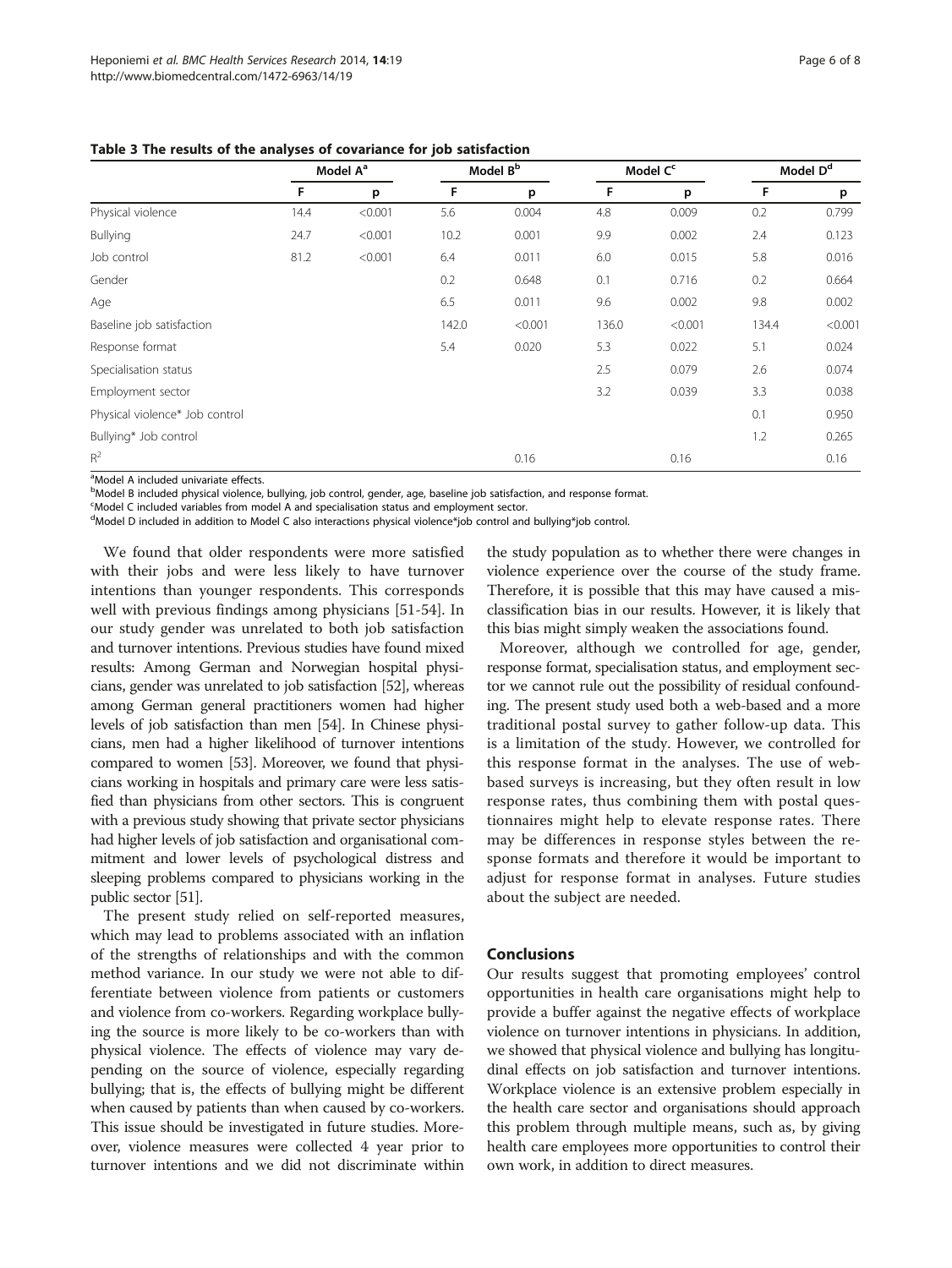#### <span id="page-6-0"></span>Competing interests

All authors declare that they have no competing interest.

#### Authors' contributions

TH designed the study, directed its implementation, performed analyses and led all aspects of the work, including data analysis and writing. AK and ME contributed to planning the data analyses. AK, JV, MV and ME helped to conceptualise the ideas, interpret findings, and write and critically review drafts of the article. All authors read and approved the final manuscript.

#### Acknowledgements

This study was supported by the Finnish Work Environment Fund and the Academy of Finland (project 128002).

#### Author details

<sup>1</sup>National Institute for Health and Welfare, P.O. Box 30, Helsinki 00271, Finland. <sup>2</sup>School of Sociology, Social Policy and Social Work, Queen's University Belfast, Northern Ireland, UK. <sup>3</sup>UKCRC Centre of Excellence for Public Health (NI), Queen's University Belfast, Belfast, UK. <sup>4</sup>Finnish Institute of Occupational Health, Helsinki, Finland. <sup>5</sup>Finnish Medical Association, Helsinki, Finland.

#### Received: 20 November 2012 Accepted: 14 January 2014 Published: 17 January 2014

#### References

- Magin PJ, May J, McElduff P, Goode SM, Adams J, Cotter GL: Occupational violence in general practice: a whole-of-practice problem. Results of a cross-sectional study. Aust Health Rev 2011, 35(1):75–80.
- 2. Kowalenko T, Walters BL, Khare RK, Compton S: Workplace violence: a survey of emergency physicians in the state of Michigan. Ann Emerg Med 2005, 46:142–147.
- Gates DM, Ross CS, McQueen L: Violence against emergency department workers. J Emerg Med 2006, 31(3):331–337.
- Carmi-Iluz T, Peleg R, Freud T, Shvartzman P: Verbal and physical violence towards hospital- and community-based physicians in the Negev: an observational study. BMC Health Serv Res 2005, 5:54.
- Kajantie M, Vänskä J: Työpaikkaväkivalta kohdistuu nuoriin lääkäreihin [Workplace violence focuses on young doctors]. Finnish Medical Journal 2006, 10:1121–1125.
- Quine L: Workplace bullying in nurses. J Health Psychol 2001, 6:73-84.
- 7. Sherman MF, Gershon RR, Samar SM, Pearson JM, Canton AN, Damsky MR: Safety factors predictive of job satisfaction and job retention among home healthcare aides. J Occup Environ Med 2008, 50(12):1430-1441.
- 8. Kivimäki M, Virtanen M, Vartia M, Elovainio M, Vahtera J, Keltikangas-Jarvinen L: Workplace bullying and the risk of cardiovascular disease and depression. Occup Environ Med 2003, 60(10):779–783.
- Kivimäki M, Elovainio M, Vahtera J: Workplace bullying and sickness absence in hospital staff. Occupational Environmental Medicine 2000, 57(10):656–660.
- 10. Mirza NM, Amjad AI, Bhatti AB, Mirza FT, Shaikh KS, Kiani J, Yusuf MM, Khan MU, Nazir ME, Assad Q, et al: Violence and abuse faced by junior physicians in the emergency department from patients and their caretakers: a nationwide study from Pakistan. J Emerg Med. In press.
- 11. Coles J, Koritsas S, Boyle M, Stanley J: GPs, violence and work performance - 'just part of the job?'. Aust Fam Physician 2007, 36(3):189-191.
- 12. Misra-Hebert AD, Kay R, Stoller JK: A review of physician turnover: rates, causes, and consequences. Am J Med Qual 2004, 19(2):56–66.
- 13. Temkin-Greener H, Winchell M: Medicaid beneficiaries under managed care: provider choice and satisfaction. Health Serv Res 1991, 26:509–529.
- 14. Waldman JD, Kelly F, Arora S, Smith HL: The shocking cost of turnover in health care. Health Care Manage Rev 2004, 29(1):2–7.
- 15. Lindfors PM, Meretoja OA, Töyry SM, Luukkonen RA, Elovainio MJ, Leino TJ: Job satisfaction, work ability and life satisfaction among Finnish anaesthesiologists. Acta Anaesthica Scandinavica 2007, 51(7):815–822.
- 16. Malinauskiene V, Theorell T, Grazuleviciene R, Malinauskas R, Azaraviciene A: Low job control and myocardial infarction risk in the occupational categories of Kaunas men, Lithuania. J Epidemiol Community Health 2004, 58(2):131–135.
- 17. Bosma H, Stansfeld SA, Marmot MG: Job control, personal characteristics, and heart disease. J Occup Health Psychol 1998, 3(4):402-409.
- 18. Steptoe A, Willemsen G: The influence of low job control on ambulatory blood pressure and perceived stress over the working day in men and women from the Whitehall II cohort. J Hypertens 2004, 22(5):915-920.
- 19. Steptoe A, Kunz-Ebrecht S, Owen N, Feldman PJ, Willemsen G, Kirschbaum C, Marmot M: Socioeconomic status and stress-related biological responses over the working day. Psychosom Med 2003, 65(3):461–470.
- 20. Arola H, Pitkänen M, Nygård CH, Huhtala H, Manka ML: The connection between age, job control and sickness absences among Finnish food workers. Occup Med 2003, 53(3):229–230.
- 21. Smith PM, Frank JW, Mustard CA, Bondy SJ: Examining the relationships between job control and health status: a path analysis approach. J Epidemiol Community Health 2008, 62(1):54–61.
- 22. Taylor DM, Pallant JF, Crook HD, Cameron PA: The psychological health of emergency physicians in Australasia. Emergency Medicine Australasiansis 2004, 16(1):21–27.
- 23. Johnson JV, Hall EM, Ford DE, Mead LA, Levine DM, Wang NY, Klag MJ: The psychosocial work environment of physicians. The impact of demands and resources on job dissatisfaction and psychiatric distress in a longitudinal study of Johns Hopkins Medical School graduates. J Occup Environ Med 1995, 37(9):1151–1159.
- 24. Jalonen P, Virtanen M, Vahtera J, Elovainio M, Kivimaki M: Predictors of sustained organisational commitment among nurses with temporary job contracts. J Nurs Adm 2006, 36(5):268–276.
- 25. Fitzgerald ST, Haythornthwaite JA, Suchday S, Ewart CK: Anger in young black and white workers: effects of job control, dissatisfaction, and support. *J Behav Med* 2003, 26(4):283-296.
- 26. Smith P, Frank J, Bondy S, Mustard C: Do changes in job control predict differences in health status? Results from a longitudinal national survey of Canadians. Psychosom Med 2008, 70(1):85–91.
- 27. Bond FW, Flaxman PE: The ability of psychological flexibility and job control to predict learning, job performance, and mental health. J Organisational Behav Manage 2006, 26:113–130.
- 28. Elovainio M, Forma P, Kivimäki M, Sinervo T, Sutinen R, Laine M: Job demands and job control as correlates of early retirement thoughts in Finnish social and health care employees. Work Stress 2005, 19:84–92.
- Sutinen R, Kivimäki M, Elovainio M, Forma P: Associations between stress at work and attitudes towards retirement in hospital physicians. Work & Stress 2005, 19:177-185.
- 30. Heponiemi T, Kouvonen A, Vänskä J, Halila H, Sinervo T, Kivimäki M, Elovainio M: Health, psychosocial factors and retirement intentions among Finnish physicians. Occup Med 2008, 58:406-412.
- 31. Spector PE: Employee control and occupational stress. Curr Dir Psycholog Science 2002, 11:133–136.
- 32. Daniels C, Huang GD, Feuerstein M, Lopez M: Self-report measure of low back-related biomechanical exposures: clinical validation. J Occup Rehabil 2005, 15(2):113–128.
- 33. Theorell T, Westerlund H, Alfredsson L, Oxenstierna G: Coping with critical life events and lack of control–the exertion of control. Psychoneuroendocrinology 2005, 30(10):1027–1032.
- 34. Cunningham GB: The relationships among commitment to change, coping with change, and turnover intentions. Eur J Work and Organisational Psychology 2006, 15:29–45.
- 35. Fugate M, Kinicki AJ, Prussia GE: Employee coping with organisational change: an examination of alternative theoretical perspectives and models. Pers Psychol 2008, 61:1–36.
- 36. Daniels K: Coping and the job-demands-control-support model: an exploratory study. Int J Stress Manag 1999, 6:125-144.
- 37. Frese M: Theoretical models of control and health. In Job control and worker health. Edited by Sauter SL, Hurrel JJ Jr, Cooper CL. New York: Wiley; 1989.
- 38. Miller SM: Controllability and human stress: method, evidence and theory. Behav Res Ther 1979, 17:287–304.
- 39. Elovainio M, Heponiemi T, Vänskä J, Sinervo T, Kujala S, Laakso E, Jalonen P, Hakanen J, Husman K, Töyry S, et al: [How well are Finnish physicians in the 21st century?] Kuinka suomalainen lääkäri voi 2000-luvulla? Suom Laakaril 2007, 20–21:2071–2076.
- 40. Hackman JR, Oldham GR: Development of the Job diagnostic survey. J Appl Psychol 1975, 60(2):159-170.
- 41. Karasek R: Job Content Questionnaire and user's guide. Lowell, MA: University of Massachusetts, Department of Work Environment Massachusetts; 1985.
- 42. Heponiemi T, Kouvonen A, Vänskä J, Halila H, Sinervo T, Kivimäki M, Elovainio M: The association of distress and sleeping problems with